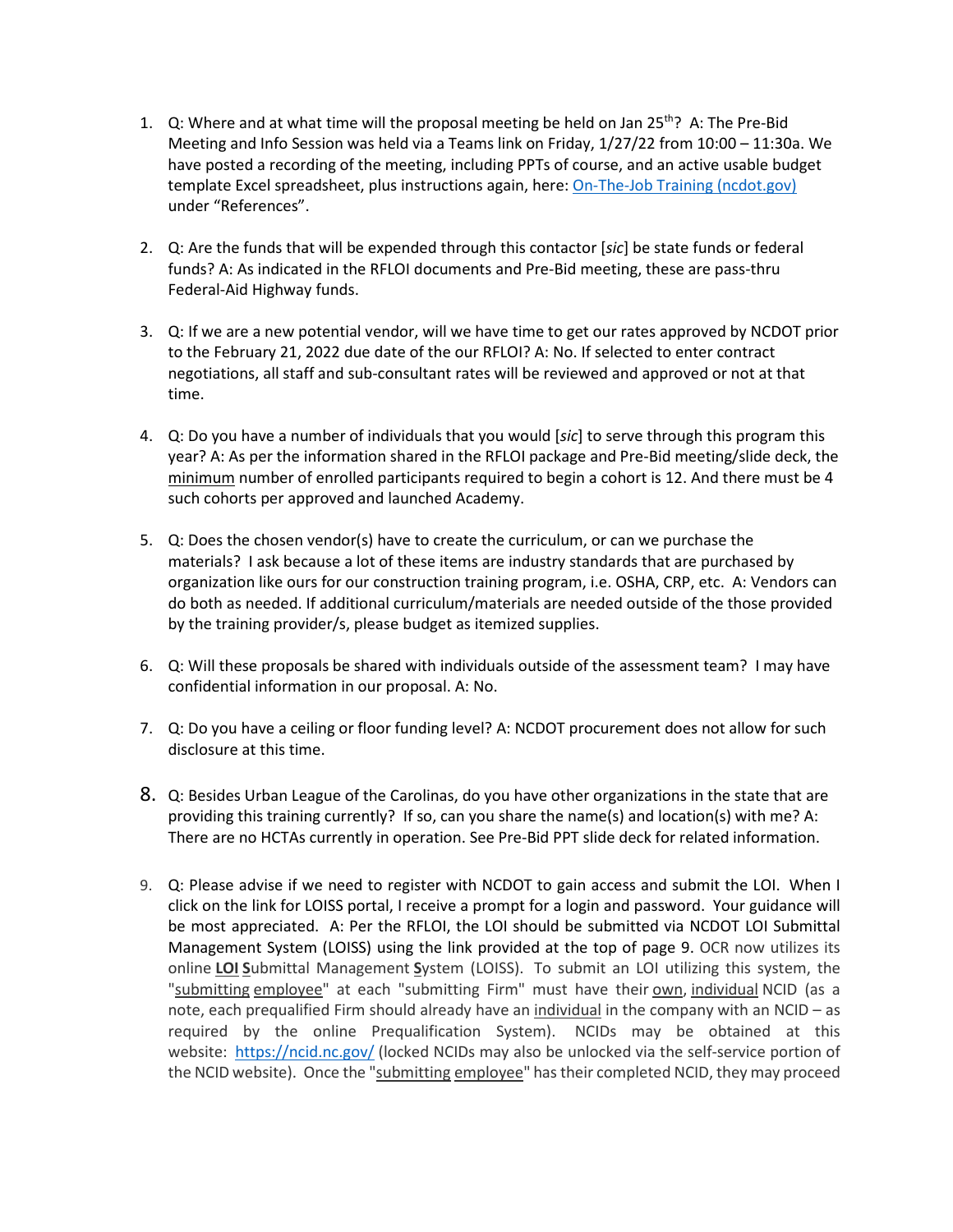to upload their firm's LOI to OCR's LOISS. This site is very similar to other web-based upload and form-fill sites.

**NCID sync issues – Help contact:** Once a user has an NCID (whether prior to this advertisement, or pursuant to this advertisement) and said user receives an error message, or has issues, when attempting to login to LOISS, please contact NCDOT - CM Support at [dot.cmsupport@ncdot.gov](mailto:dot.cmsupport@ncdot.gov) to have your NCID synchronized. Please explain that you are trying to access the LOISS application on the OCR site and include your NCID (do not include your password) and the error message you are receiving. This syncing of your NCID to LOISS should be a one-time occurrence. Firms' users are urged to **early** create an NCID (if needed) and have it synced with LOISS (if necessary) to avoid any potential delays or missed deadlines when submitting your firm's LOI.

## **NCDOT strongly urges Firms to use Google Chrome browser to access LOISS in order to ensure the best experience possible.**

Once logged into LOISS, the Firm should locate and click the 'LOI Submission' button in the left menu bar. After clicking the 'LOI Submission' button, the Firm should identify the specific Opportunity for which they wish to submit an LOI. The Firm will click the link for their desired Opportunity, and **UPLOAD** one copy of their LOI, as a .pdf file, to OCR's LOISS at the Advertisement/Opportunity-Specific 'LOI Submittal' LINK shown in the section above entitled '**LETTER of INTEREST (LOI) Submittal Link**'.

- 10. Q: Will this be run as the same course that was setup for the last HCTA grant HEO-3150 for the community college system? A: Yes. Community Colleges are free to run this training through the two such codes (one for the occupational parts and one for HRD).
- 11. Q: Is there a set hours per week and total hours for the course? A: No. The RFLOL document package provides a recommended number of hours but please base yours on student needs and available resources.
- 12. Q: Is there a minimum and maximum for the budget request? A: Please see the response to question 7 above.
- 13. Q: When will the budget document be accessible in the Excel format? A: The budget template Excel spreadsheet, plus instructions again, has been posted a[t On-The-Job Training \(ncdot.gov\)](https://connect.ncdot.gov/business/SmallBusiness/OnTheJobTraining/Pages/default.aspx) under "References".
- 14. Q: In the training Friday a curriculum was mentioned by FHWA, where is that found? I have searched but had no luck. A: The reference during the Pre-Bid Conference pertained to the basic curriculum outline provided by FHWA available in the RFLOI materials.
- 15. Q: Will the marketing materials have salary/wage information on them? If not, can we add that if we are accepted. A: No.
- 16. Q: Is each class required to be 6 weeks or is there flexibility? A: Six weeks 5 for occupational instruction and the 6<sup>th</sup> week for placement/employment activities - is the minimum expected. If a potential vendor would like to propose more time – perhaps for even more technical skills instruction or HRD/soft skills, or evening classes – please do so and it will be considered.